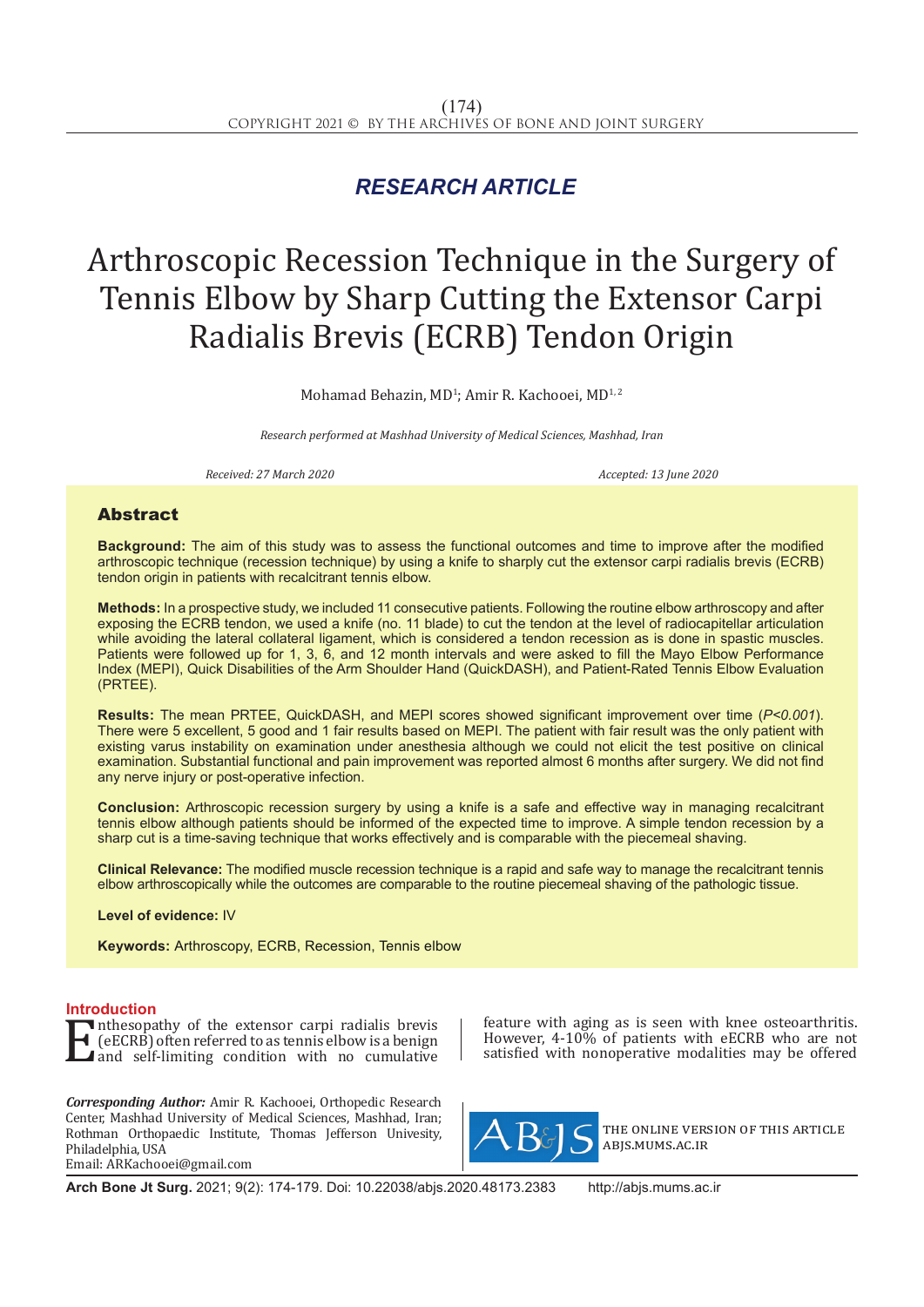surgery (1, 2). Moreover, it is shown that the rate of surgery is higher in patients receiving corticosteroid injection (CSI) (3). This can be attributed to more severe condition or even medicalization with no benefit of CSI over placebo (4).

Tennis elbow is a degenerative condition caused by the friction of the elbow extensor tendons, especially ECRB tendon against the lateral aspect of capitulum (5). Following repeated tensions, friction and microtears in the tendons, a degenerative process occurs resulting in tendinosis (5). This chain can be broken by partially releasing the ECRB origin.

Arthroscopic intervention is possibly superior to open surgery due to a better visualization of intraarticular structures, less-appealing incisions, easy to convert to open surgery, and a clean intact elbow for practicing elbow arthroscopy (2, 6) . However, there are concerns and difficulties with elbow arthroscopy including patient positioning, nerve injury, and the smooth slope of the learning curve for elbow arthroscopy  $(7-9)$ . In most techniques, the pathologic tissue is debrided and removed using a shaver or radiofrequency ablation from the distal level of the degenerated tendon proximally up to the lateral epicondyle, which takes a longer time to remove the pathologic tissue (10). In our technique, we used a no.11 blade to cut the ECRB tendon perpendicular to its fibers at the level of the radiocapitellar joint which takes shorter operating time relative to piecemeal debriding the tissue. This was meant to act as a tendon recession to partially release the ECRB origin, unload the lateral epicondyle, and allow the tendon to heal in a longer length. The aim of this study was to assess the functional outcomes and time to improve after arthroscopic recession of the ECRB tendon in patients with recalcitrant tennis elbow.

#### **Materials and Methods**

This prospective observational study was conducted on 11 consecutive patients who underwent arthroscopic surgery for recalcitrant tennis elbow from 2017 to 2019 in a level 1 university hospital. The study protocol was approved by the Ethical Committee of the University (Code: 970277). All patients signed a written informed consent prior to participating in the study.

#### *Patients*

Tennis elbow was diagnosed by an orthopedic elbow surgeon and surgeries were all done by a single surgeon (ARK). Diagnosis was based on lateral elbow pain, tenderness over the lateral epicondyle, and elicited pain with resisted wrist extension and elbow in extension. Magnetic resonance imaging (MRI), anteroposterior and lateral elbow radiographs, and electrodiagnostic study (EDx) were done for all patients prior to surgery to rule out concurrent radial nerve involvement or other elbow pathologies in the MRI per institutional protocol. Patients were offered surgery if symptom duration was more than 6 months and the intensity of pain was greater than 5 on a scale of 0-10, and if nonoperative treatments including

physiotherapy and corticosteroid injection were failed to improve or recurred with greater pain intensity. Of note, the initial nonoperative treatment including CSI was provided by the primary physicians for most of the patients in our cohort and the patients were referred for surgery due to failed nonoperative management. Exclusion criteria were elbow fractures, history of rheumatoid arthritis or hemophilia, neurological disease, radial tunnel involvement on EDx, and limited range of elbow motion. Patients were asked to complete the questionnaires and were followed at 1, 3, 6, and 12 months after surgery.

#### *Arthroscopic procedure*

Under general anesthesia, elbow was first examined for instability and range of motion. Patients were positioned in a lateral decubitus with the arm resting over the arm holder with the tourniquet on. Standard outside-in proximal anteromedial portal was created 1 cm above and 2 cm anterior to the medial epicondyle through which the anterolateral portal was made using the needle technique. Anterolateral portal was created just above the radial head at the radiocapitellar joint. Proper position was confirmed under arthroscopic visualization through the anteromedial portal by entering a needle. Anterior elbow was explored for any other pathologies. Shaving of the synovium was started from inside to reach to the common extensor origin. The technical description so far is the same as the conventional technique. After exposing the tendinous portion of the extensor carpi radialis brevis (ECRB), instead of piecemeal shaving of the pathologic tissue, the tendinous part of the ECRB was cut sharply by carefully entering a knife (no-11 blade) to the joint through the anterolateral portal. Cutting was started from above the radial head and below the muscle fibers of extensor carpi radialis longus (ECRL) down to the equator of radiocapitellar joint to avoid further injury to the lateral collateral ligament [Figure 1 a; b]. In contrast to piecemeal shaving of the diseased tendon, a sharp cut was made across the tendon as a recession of the ECRB as it is done in spastic muscles which saves time in compare to piecemeal shaving. Surgery was concluded shortly after muscle recession.

#### *Postoperative protocol*

Elbow was splinted for 2 weeks in 90 degrees of flexion with the forearm and wrist in neutral position to avoid wrist flexion. Elbow motion and physical therapy was started at 2 weeks with the splint on at rest and at nights for 2 more weeks. After 4 weeks, patients were instructed to keep the splint on only at nights for another month. Isotonic active and active assisted exercises were encouraged during this period to regain motion. Moreover, overhead exercises were encouraged to avoid varus stress. No patient received any injection during post-operative follow-up.

#### *Measurement tools*

Demographic characteristics including age, gender, history of corticosteroid injection, job, dexterity, and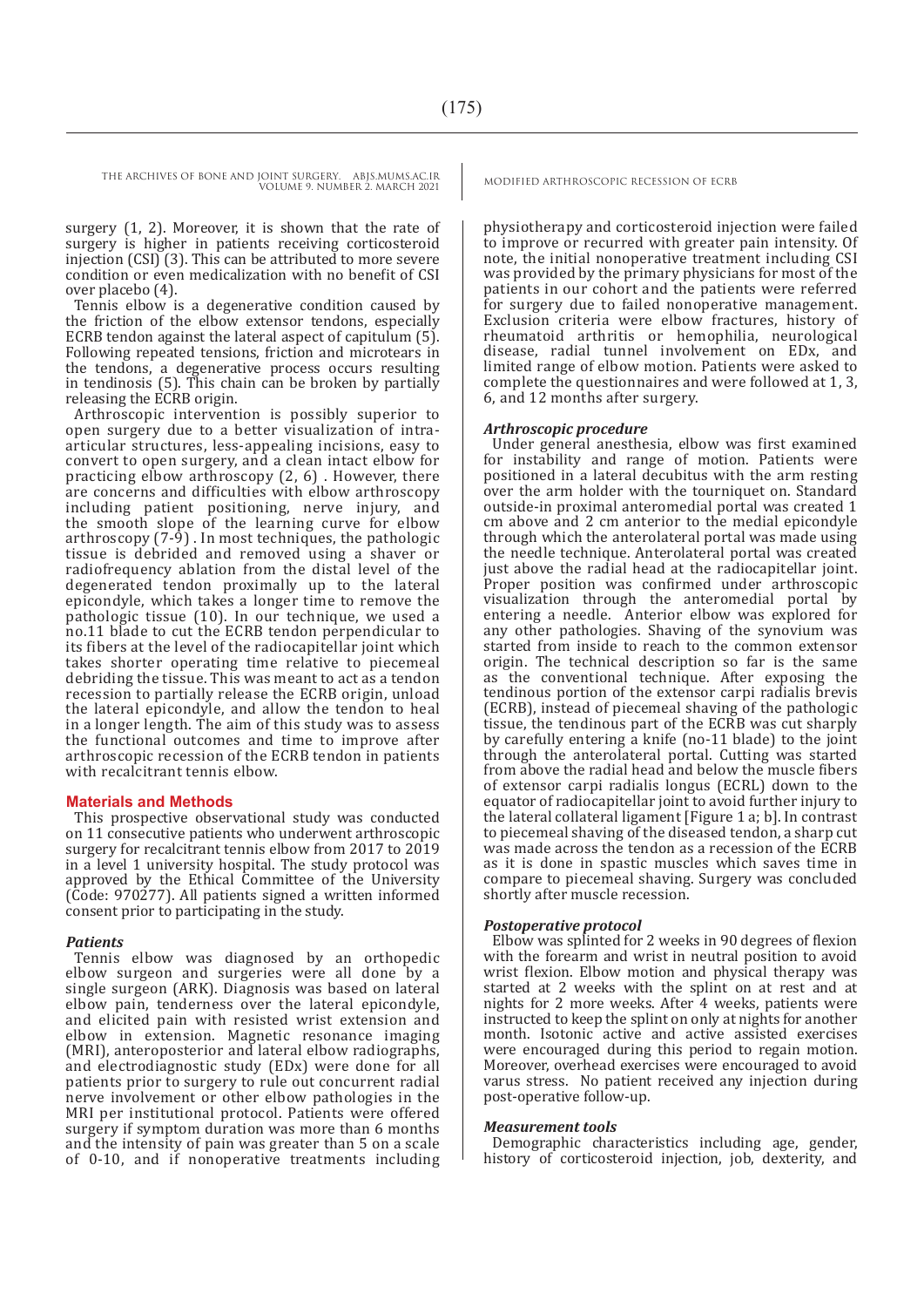

**Figure 1. Using anteromedial portal to view the lateral side of the joint. Synovium is removed and the extensor carpi radialis brevis (ECRB) is exposed. (a) Under control, a no.11 blade is entered to the joint via the anterolateral portal with the edge facing posteriorly. (b) The blade is moved within the radiocapitellar interval down to the equator of the radiocapitellar articulation to avoid injury to the lateral collateral ligament. Using this technique, the ECRB tendon is sharply cut.** 

symptom duration were collected. To compare pre and post-operative results, we used Mayo Elbow Performance Index (MEPI), Quick Disabilities of Arm Shoulder Hand (QuickDASH), and Patient-Rated Tennis Elbow Evaluation (PRTEE).

MEPI assesses pain, stability, arc of motion, and daily function with the total score ranging between 0-100. MEPI score is categorized into 4 groups of  $\lt 60$  as poor, 60-74 as fair, 75-89 as good, and 90-100 as excellent (11).

QuickDASH assesses upper extremity disability in performing certain tasks during the last week. It scores between  $\overline{0}$  to 100 with larger numbers showing greater disability (12).

PRTEE was created in 2007 which is meant to measure pain and disability particularly in patients with enthesopathy of the extensor carpi radialis brevis (tennis elbow). It is a 15-item measure divided into 2 subscales of Pain and Function scoring 0-100 with 0 showing no pain and no disability while 100 shows worst imaginable pain and unable to do (13).

#### *Statistical analysis*

The normality of the continuous variables was assessed using the Shapiro-Wilk test. Continuous variables were presented using mean and standard deviation (SD) and categorical variables were presented using frequency and percentage. Outcome changes over time was assessed using Repeated Measure Analysis of Variance (ANOVA). Comparison of the outcomes between pre-operation assessment and follow-up time point assessments was performed using paired t-test. Linear regression analysis was done to assess the effect of variables on the functional scores. The level of statistical significance was considered as *P<0.05*.

#### **Results**

A total of 11 patients participated in this study. Tennis elbow was present in the right elbow in all but one participant while all patients were right-handed [Table 1]. Examination under anesthesia was positive for varus stress test in 1 patient although examination in the clinic did not reveal laxity.

According to the MEPI score, 5 patients were Excellent, 5 patients were Good, and 1 was Fair. The patient with fair result was the patient with varus laxity on examination under anesthesia. There was a significant difference in PRTEE between pre-operation and 1st month (*P=0.033*), 3rd month (*P=0.003*), 6th month (*P<0.001*), and 12th month (*P<0.001*) as well as between 3rd month and 12th month assessments (*P=0.019*) [Table 2; Figure 2]. The quick-DASH score was significantly different between pre-operation and 3rd month (*P<0.001*), 6th month (*P<0.001*) and 12th month (*P=0.001*) and between 1st month and 12th month assessment (*P=0.015*) [Table 2; Figure 3]. The MEPI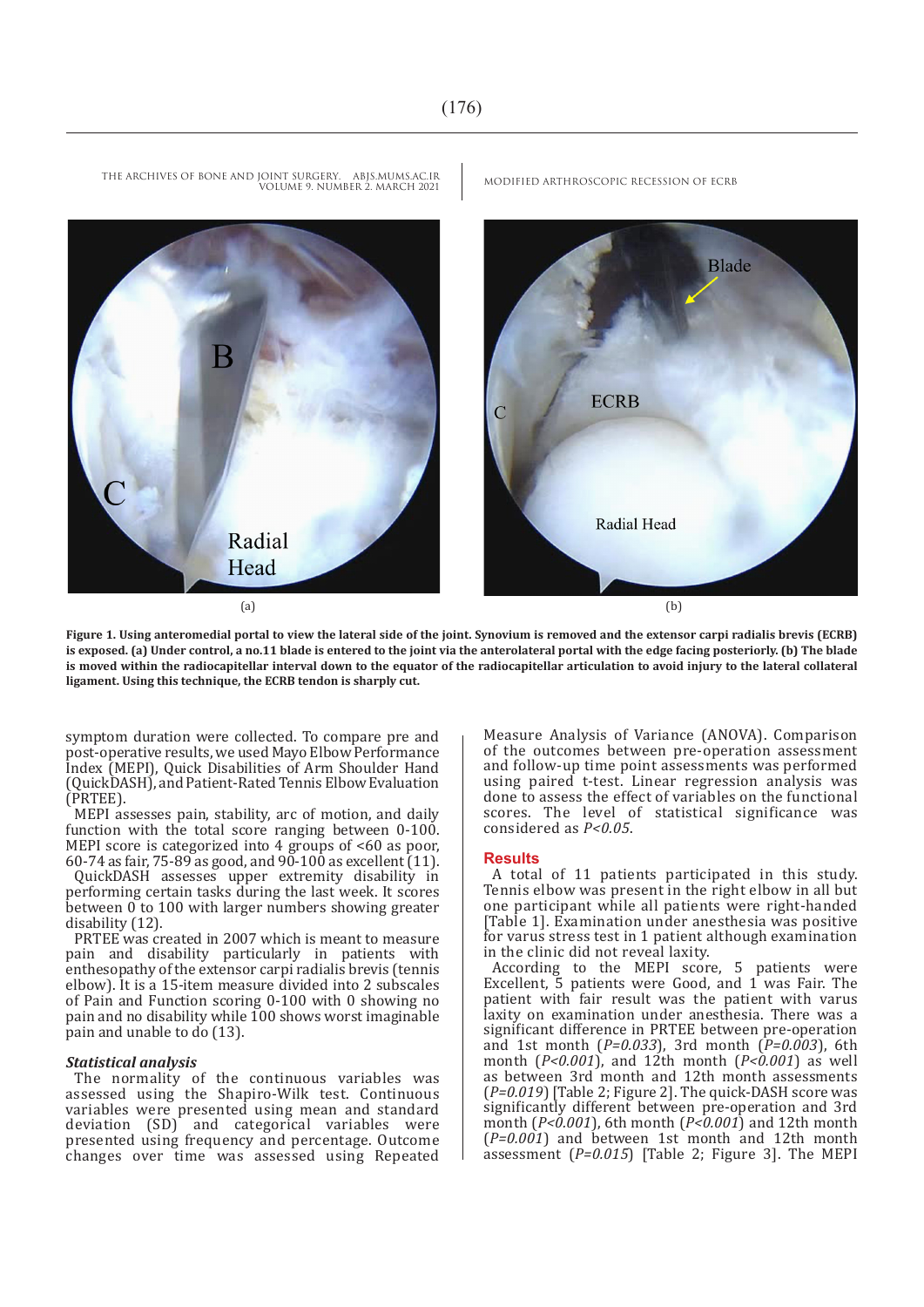score was significantly different between pre-operation and 3rd month (*P=0.004*), 6th month (*P<0.001*), and 12th month (*P<0.001*) and between 1st and 3rd month (*P=0.021*) [Table 2].

By using linear regression analysis, we did not find any significant effect of CSI, symptom duration, sex, dexterity, and age on the final QuickDASH (*P=0.73*), PRTEE (*P=0.47*), and MEPI (*P=0.59*) scores, which is probably affected by the small number of patients. The number of CSI is presented in Table 1.

#### *Complications*

Only one patient with obvious varus laxity on examination under anesthesia showed fair result at the final follow-up due to persistent night pain while she was able to perform activities of daily living. The patient had the history of two CSI with skin depigmentation and atrophy at the time of surgery. She was the only patient who had surgery on the left elbow while the other 10 patients had surgery on the right side. We did not observe any infection or nerve injury. One patient complained of persistent swelling and varus appearance of the elbow at 6th month which was resolved at 12 months. Mild pain with activities were reported in 5 patients with Good MEPI result at the final follow-up. No patient ever complained of feeling instability.

| Table 1. Demographic data                    |                |
|----------------------------------------------|----------------|
| Age, mean (SD)                               | 42 (6.8)       |
| Symptom duration (month), median (25-75 IQR) | 18 (10-24)     |
| Sex, no. (%)                                 |                |
| Male                                         | 3(27)          |
| Female                                       | 8(73)          |
| Side, no. (%)                                |                |
| Right                                        | 10 (91)        |
| Left                                         | 1(9)           |
| Dexterity, no. (%)                           |                |
| Right-handed                                 | 11 (100)       |
| Left-handed                                  | $\Omega$       |
| History of CSI, no. (%)                      |                |
| No                                           | $\overline{c}$ |
| 2 times                                      | 7              |
| 3 times                                      | 1              |
| 5 times                                      | 1              |

SD: Standard deviation; CSI: Corticosteroid injection; IQR: Interquartile range

| Table 2. Progressive improvement after arthroscopic tennis elbow recession |               |                      |           |             |           |            |  |
|----------------------------------------------------------------------------|---------------|----------------------|-----------|-------------|-----------|------------|--|
|                                                                            |               | <b>Pre-operation</b> | 1 month   | 3 months    | 6 months  | 12 months  |  |
| Pain (0-50)                                                                | Mean $\pm$ SD | 35±6.5               | 20±13     | $24 \pm 10$ | $14+9$    | $11\pm 10$ |  |
| <b>PRTEE (0-100)</b>                                                       | Mean $\pm$ SD | $67+14$              | $41\pm26$ | $37+15$     | $29 + 17$ | $22 + 19$  |  |
| <b>Quick-DASH (0-100)</b>                                                  | Mean $\pm$ SD | 56±15                | $39\pm28$ | $26 + 14$   | $20+16$   | $15 + 16$  |  |
| <b>MEPI (0-100)</b>                                                        | Mean $\pm$ SD | $56+9$               | $67+20$   | $79 + 14$   | 89±10     | 90±10      |  |

PRTEE: Patient-Rated Tennis Elbow Evaluation; MEPI: Mayo Elbow Performance Index; QuickDASH: Quick disabilities of the arm shoulder hand



**Figure 2. The graph illustrates improvement over time that was assessed by patientrated tennis elbow evaluation (PRTEE).**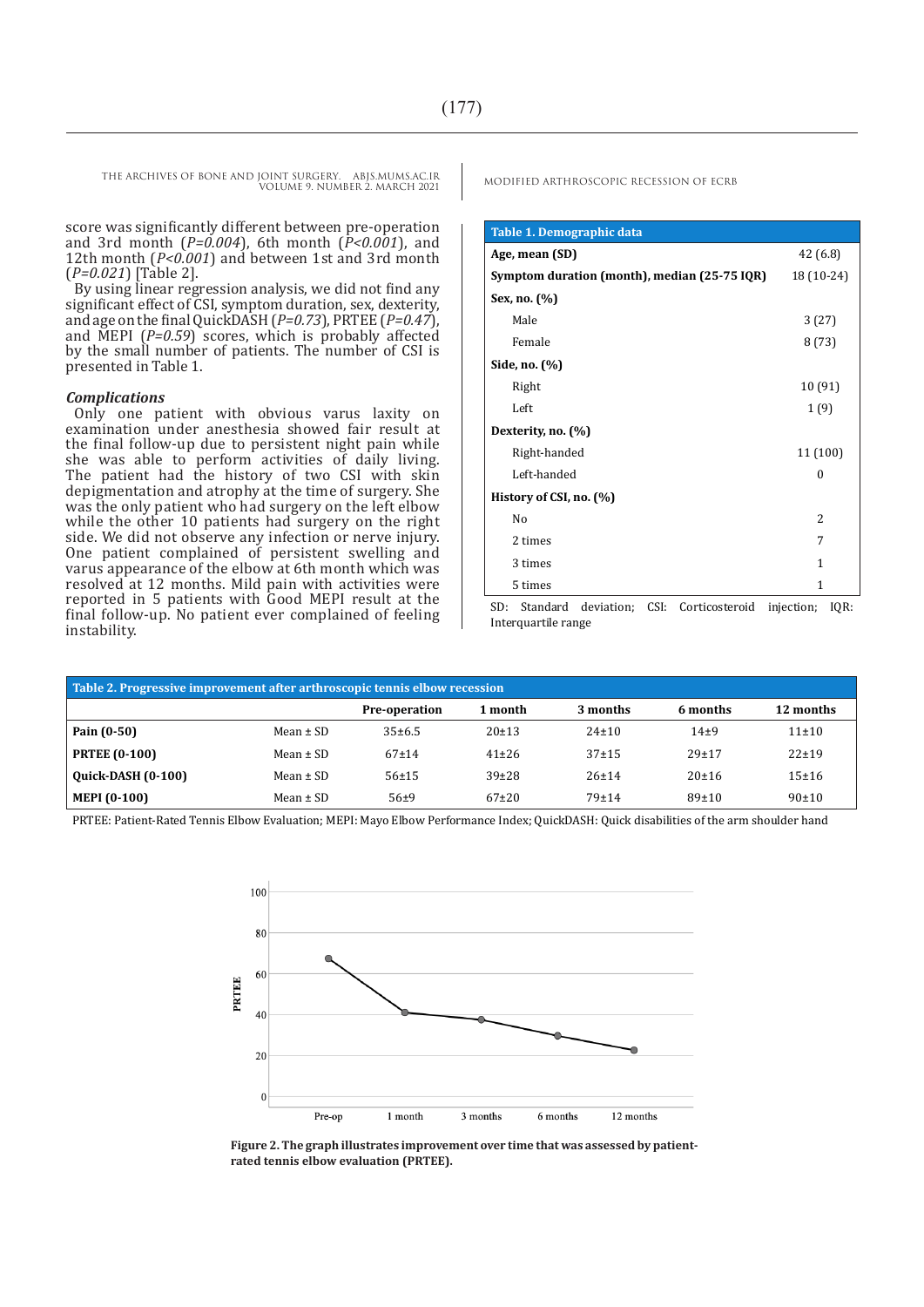

**Figure 3. The graph illustrates improvement over time that was assessed by quick disabilities of the arm shoulder hand (QuickDASH).**

#### **Discussion**

We aimed to assess the functional outcomes of arthroscopic ECRB recession using a knife for recalcitrant tennis elbow. Our findings showed that the tendon recession by using a knife was a safe and reproducible technique which saves time at surgery and allows healing with little or no residual instability. Also, our findings suggest that progressive improvement should be expected after arthroscopic surgery which might take about 6 months. Injection of tennis elbow does not always work, and surgery is sometimes necessary. Aggravation or recurrence after platelet rich plasma (PRP) or corticosteroid injection has been reported (14).

One of the limitations of our study was the small number of patients, which did not allow to compare with a control group. The time to follow-up was almost 12 months; however, we need longer follow-ups to be able to comment on the long-term results. The study results might be influenced by the learning curve in the introduced recession technique by using a knife.

Suffering from the condition for a long time and prior nonoperative treatments including multiple corticosteroid injections may affect the lateral elbow compartment hindering complete improvement after surgery. It seems that in a long term, the persistent tendinopathy might progress to involve the adjacent periosteum and subsequently the bone causing osteitis and bone edema (15). Thus, any conservative management including injection would not presumably be successful until the area is unloaded by cutting or removing the diseased tissue. Our data supports that the arthroscopic surgery is beneficial in these patients by unloading the tendon insertion and the epicondyle. We are not sure if prior CSI might an influence on the healing after surgery, however, we were not able to show any significant effect between prior CSI and the outcomes after arthroscopic surgery.

In our patients, we unloaded the ECRB origin and the adjacent bone by sharply cutting the tendinous part allowing it to heal over time. All of our patients showed improvement to varying degrees. We did not observe any recurrence or aggravation of pain in our patients in the short-term, and the technique did not cause any nerve injury. One advantage of this technique is eliminating the use of a shaver which may inadvertently injure the cartilage when working in a small area. The ECRB tendon is located above the radiocapitellar equator where a shaver may not reach this lateral corner enough to remove the whole diseased tissue. This is intuitive that cautiously performing the knife technique is a safe way to save time at tennis elbow surgery although it might be suggested to use a cannula to protect the knife from inadvertently injuring the nerve.

In a prospective study on 30 arthroscopic tennis elbow surgery in 2019, the overall pain reduced from 5.3 to 1.5 over a 6-month period based on visual analog scale (VAS) (16). Moreover, QuickDASH and MEPI scores showed the same trend of improvement for 6 months after surgery. In another study on 44 patients undergoing arthroscopic tennis elbow surgery, reduction in VAS for pain occurred over a mean 16.8 months follow up  $(16)$ . This finding was in line with the findings of our study showing that improvement may take up to 6-12 months. In another study on 14 arthroscopic treated patients, changes in pain scores over a two-year period revealed a significant reduction in pain scores over time (17).

Arthroscopic recession surgery by using a knife is a safe and effective way in managing recalcitrant tennis elbow condition although patients should be informed of the expected time to improve which might take about 6 months. Moreover, patients must be examined for concurrent elbow laxity which might have an